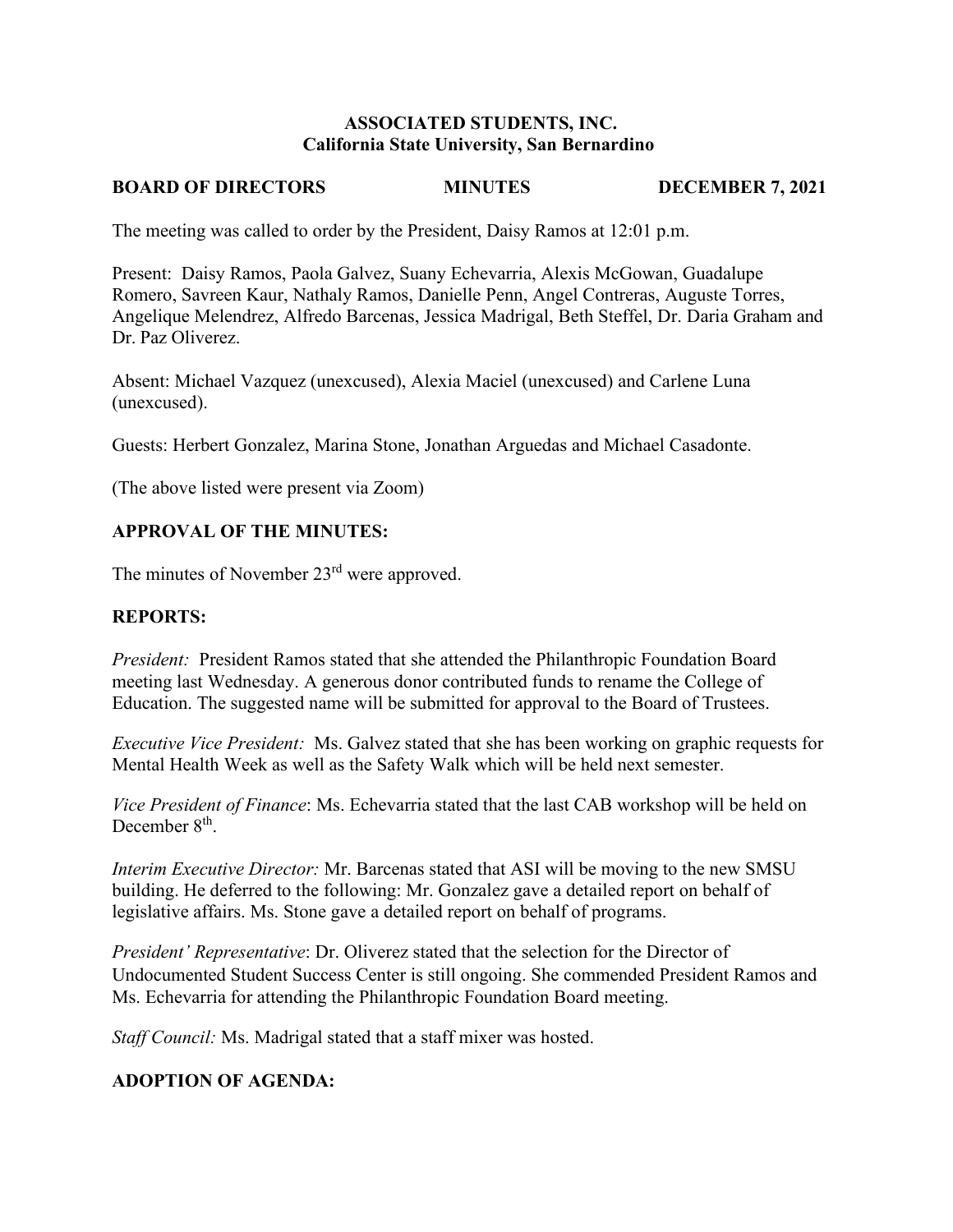The agenda was adopted.

# **OPEN FORUM:**

A student, Jonathan Arguedas, indicated that he obtained a parking pass for his car, however, due to a certain circumstance, he left his pass on a separate car that was sent to Arizona. When he reported the issue to Parking Services, he was surprised to learn that they required him to purchase a new parking pass. When he accidentally covered his new parking pass, he was also issued a ticket and he assumed that because his car is registered, Parking Services would send him a notification. He wanted the Board to be aware of the issue.

### **OLD BUSINESS:**

### **BD 99-21 M/S Barcenas/Contreras: Revision of the ASI Bylaws. (Second Reading).**

Mr. Barcenas explained that some of the language was revised. He briefly reviewed the changes made to the policy.

*Article II, Section 5, Subsection E:*

To strike: "No elected or appointed student executive officer, may hold an elected or appointed executive position" and replace with "Students may not hold an individual executive office as defined in Article IV."

The following subsections were added:

*Article III, Section 2, Subsection A(14):*

To add: "Vice President of Palm Desert Campus."

*Article VI, Section 2, Subsection 8(b-5):*

To add: "ASI Director of External Affairs."

Discussion ensued.

The following subsection were removed:

*Article III, Section 2, Subsection B(1-e):*

To strike: "ASI Director of Diversity and Inclusion."

*Article VI, Section 2, Subsection 8(b-2):*

To strike: "One (1) board member" and replace with "Two (2) board members."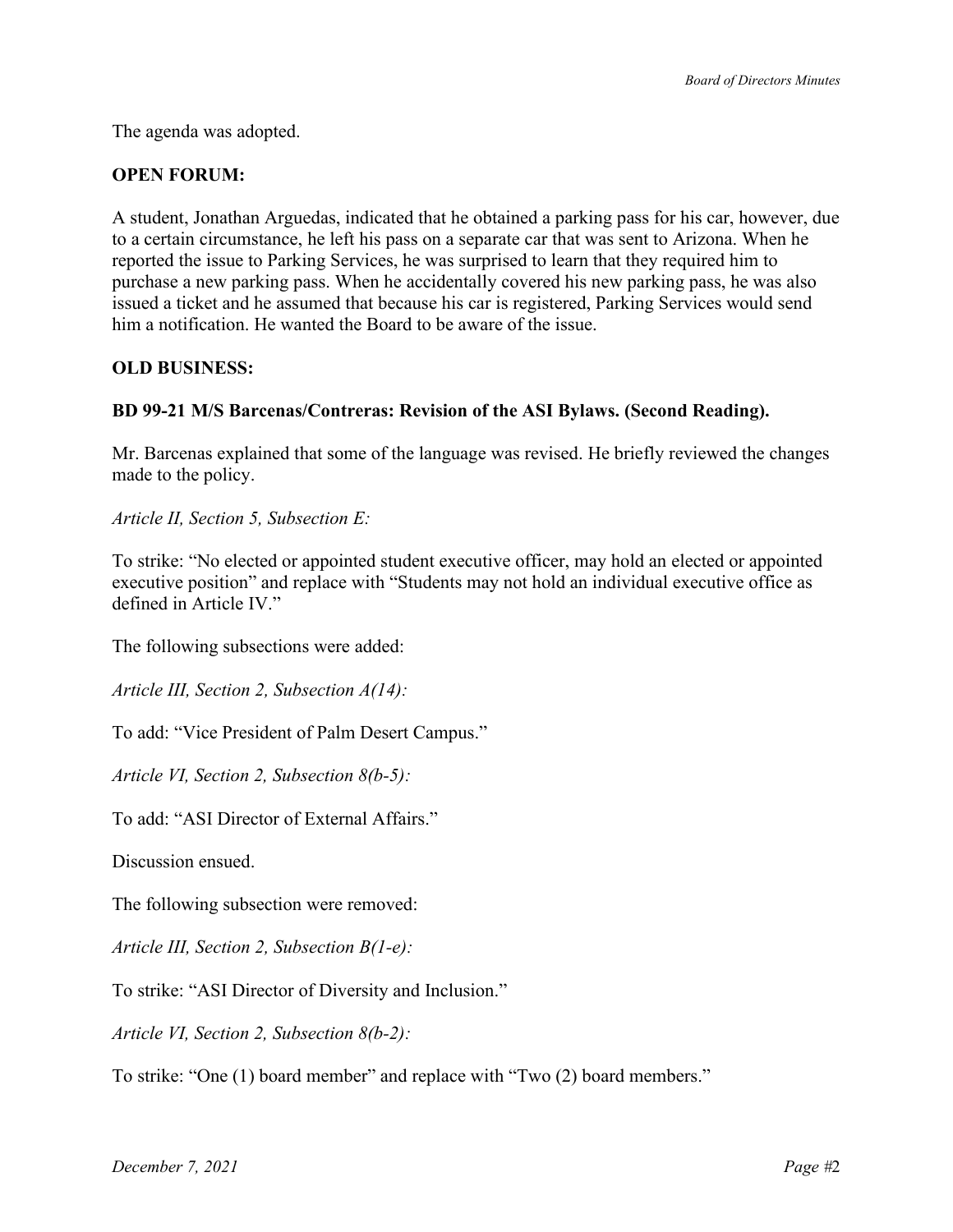Discussion closed.

A roll call vote was conducted as follows: In Favor: Barcenas, Contreras, Kaur, Madrigal, Melendrez, Ramos, Penn, McGowan, Romero, Graham and Oliverez. Opposed: None Abstentions: Steffel and Torres. Passed (11/0/2).

## **BD 100-21 M/S Barcenas/Contreras: Revision of the ASI Elections Policy and Procedures. (Second Reading)**

Mr. Barcenas explained that the format of the policy was revised. The goal was to make this a more proactive policy. The Committee will be taking a greater part in the Elections process. He stated that the Office of Student Engagement and the Office of Student Conduct & Development will partake in the policy. The Elections Coordinator will continue to be compensated. The ASI President will now be able to designate the Elections Chair and the members, with the Board ultimately approving the student candidate.

Ms. Romero inquired about the historical background on voter turnout. Mr. Barcenas explained that a major factor in voter turnout has to do with the structure of the policy. The highest voter turnout for ASI is about 24% of the student population.

Ms. McGowan left the meeting.

Discussion closed.

A roll call vote was conducted as follows: In Favor: Barcenas, Contreras, Kaur, Madrigal, Melendrez, Ramos, Torres, Penn, Romero, Graham and Oliverez. Opposed: None Abstentions: Steffel. Passed (11/0/1).

# **NEW BUSINESS:**

## **BD 103-21 M/S Barcenas/Torres: Permission to transfer \$5,000.00 from Unallocated Reserves to A.S. Corporate Operating – Hospitality (660826-RN001-A4200) for hospitality requests for celebrations, staff team building and other catering needs.**

Mr. Barcenas explained that the purpose of this item is to cover the costs associated with hospitality requests for celebrations, staff team building and other catering needs that arise from internal special events. Funds from this account were significantly depleted last year due to operations being solely online without the need for hospitality requests.

A roll call vote was conducted as follows: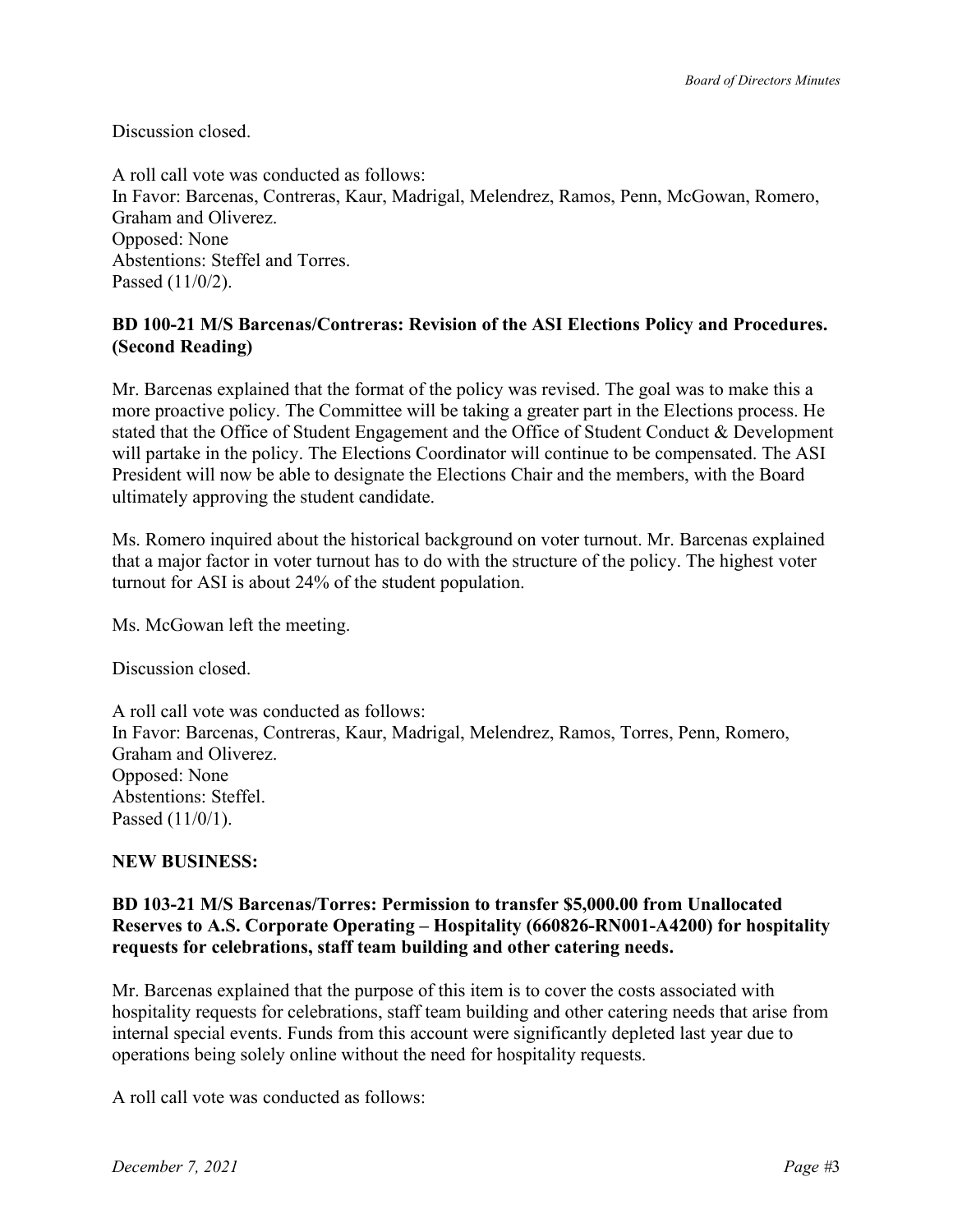In Favor: Barcenas, Contreras, Steffel, Kaur, Madrigal, Melendrez, Ramos, Torres, Penn, Romero, Graham and Oliverez. Opposed: None Abstentions: None. Passed (12/0/0).

## **BD 104-21 M/S Barcenas/Penn: Permission to transfer \$3,000.00 from Unallocated Reserves to A.S. Corporate Operating – Travel (606808-RN001-A4200) to cover travel expenses for ASI staff to attend the 2022 Auxiliaries Organization Association (AOA) Conference from January 9th to 11th.**

Mr. Barcenas explained that the purpose of this item is to send the ASI Executive Director and Associate Director to the 2022 AOA Conference. The conference focuses on the development and professional connection of all auxiliary units within the California State University system.

Discussion closed.

A roll call vote was conducted as follows: In Favor: Barcenas, Contreras, Steffel, Kaur, Madrigal, Melendrez, Ramos, Torres, Penn, Romero, Graham and Oliverez. Opposed: None Abstentions: None. Passed (12/0/0).

### **BD 105-21 M/S Barcenas/Contreras: Discussion of the Independent Campus Navigation for Blind and Low-Vision Individuals.**

Mr. Barcenas deferred to Mr. Casadonte.

Mr. Casadonte stated that they are working on implementing an application for students with vision impairments to make it easier for them to get around campus.

Ms. Galvez inquired whether this application has been implemented by other campuses. Mr. Casadonte stated that there was a campus who implemented this application. The set cost of the application is \$26,000.00 and the annual upkeeping cost is \$3,000.00.

Discussion closed.

### **BD 106-21 M/S Barcenas/Contreras: Discussion of the update on free food on campus.**

Mr. Barcenas deferred to Mr. Casadonte.

Mr. Casadonte explained that in 2019, he and the Board spoke about creating a channel for students to be notified when there is food available at events. Currently, the channel is available to students, but not advertised. He is working with Chartwells, however, they stated that the food is boxed and limited to the number of attendees.